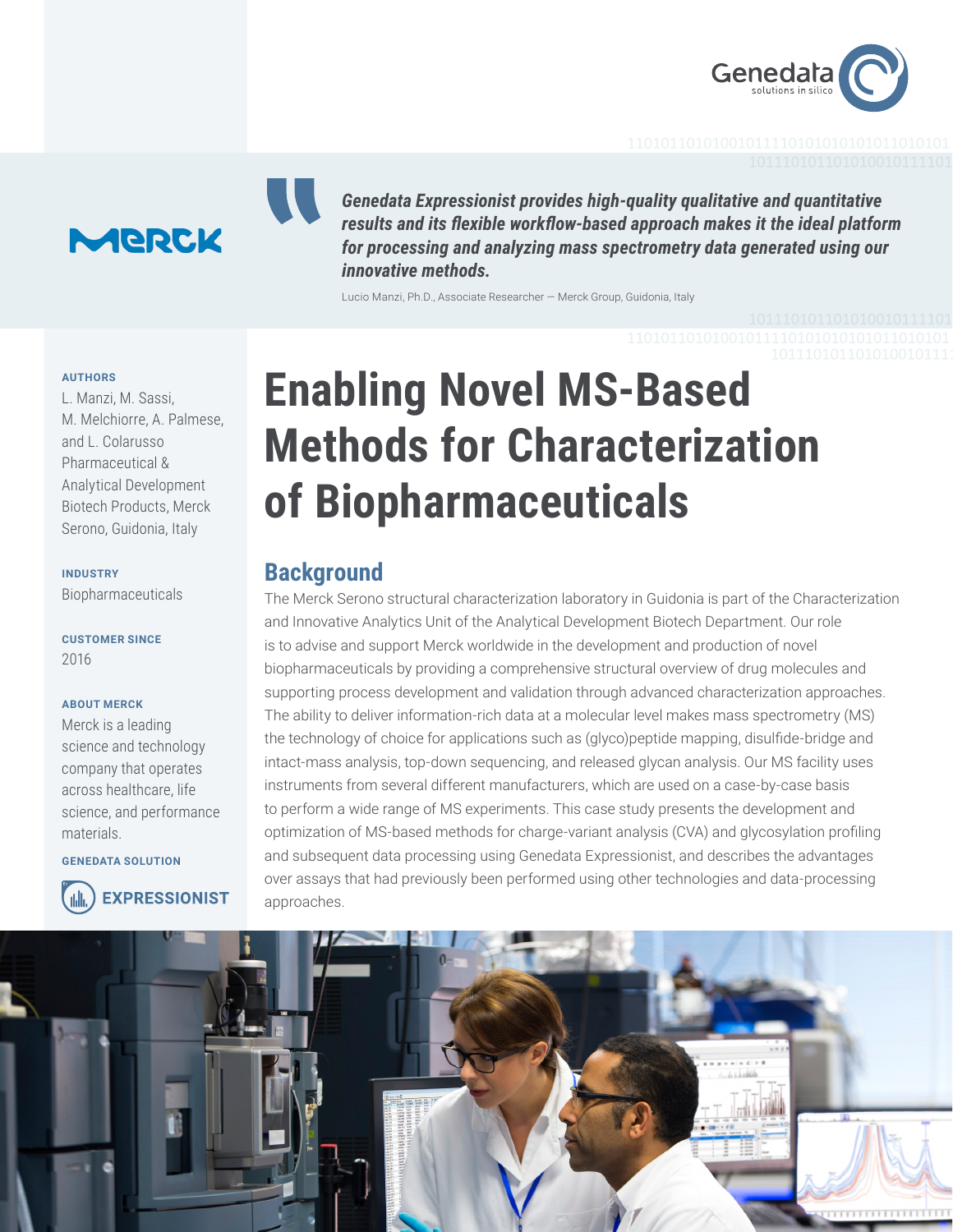# **Main Challenges**

## **Developing novel and efficient MS-based characterization methods**

Optimization of sample prep and separation procedures was the first challenge we addressed when developing novel MS-based analytical methods. However, to bring the overall efficiency of the end-to-end analytical process to the level required at Merck, we also required a platform that streamlined MS data processing, analysis, and management.

#### **Harmonizing analysis and preventing bottlenecks**

Acquiring data with instruments from different manufacturers means dealing with multiple software packages that create data silos and hinder comparison of results. In addition, the analysis of large volumes of complex data typically generated during MS experiments represents a serious bottleneck when using nonscalable desktop applications.

#### **Increasing data quality and confidence in results**

The large volumes of information-rich data generated during MS experiments require expert interpretation and dedicated application-specific algorithms to extract the maximum amount of information and deliver the most comprehensive characterization results possible. Where possible, error-prone manual evaluation (e.g., peak boundary determination) should be replaced by unbiased algorithms to improve result accuracy.

### **Breaking down data barriers and improving knowledge sharing**

After data has been analyzed, the knowledge obtained should be freely accessible to all stakeholders to improve decision-making.

Presenting complex information in a form that is quickly and readily understood is vital to the dissemination of knowledge within and across labs.

# **Solution**

## **Optimized sample preparation and flexible, automated data processing**

We developed novel sample preparation methods that used alternative chromatographic matrices, MS-compatible buffers, and reagents that generate analytes that are amenable to efficient MS analysis. During method development, the flexibility of Genedata Expressionist enabled us to comprehensively analyze results and iteratively optimize procedures. After method optimization was complete, the workflow-based system enabled us to automate data analysis, further streamlining the overall analytical process.

### **Vendor-neutral, highly scalable data analytical system**

The ability of Genedata Expressionist to load data from any MS instrument enables us to process data from all our instruments using a single platform. As a centralized server-based enterprise solution, Genedata Expressionist scales to the needs of large organizations and allows us to quickly and efficiently analyze the large amounts of MS data that we generate.

#### **Streamlined MS analysis using custom libraries**

In CVA, we use the flexibility of Genedata Expressionist to perform two approaches within a single data processing workflow. In a targeted approach, custom molecular libraries containing entries corresponding to commonly encountered



| Mass | <b>RT</b> | Modifications                                                        | Glycosylation                                                                                                             |               |          | Mass (1) RT (1) Mass Delta [ppm] SCX Erbitux 25ug |
|------|-----------|----------------------------------------------------------------------|---------------------------------------------------------------------------------------------------------------------------|---------------|----------|---------------------------------------------------|
|      |           | 153100.6 3.063 2*Gln->pyro-Glu + 2*Lys-loss FA2 + FA2G1 + 2*FA2G2Sq2 |                                                                                                                           | 153095.3 3.06 | 34.68    | 28.31                                             |
|      |           |                                                                      | 152950.8 3.408 2*Gln->pyro-Glu + 2*Lys-loss FA2 + FA2G1 + FA2G2Ga1Sg1 + FA2G2Sg2                                          | 152950.2 3.41 | 3.97     | 19.83                                             |
|      |           |                                                                      | 152807.0 3.650 2*Gln->pyro-Glu + 2*Lys-loss FA2 + FA2G1 + 2*FA2G2Ga1Sq1 : FA2 + FA2G1 + FA2G2Ga2 + FA2G2Sq2 152805.1 3.65 |               | 12.33    | 10.57                                             |
|      |           |                                                                      | 152659.6 3.974 2*Gln->pyro-Glu + 2*Lys-loss FA2 + FA2G1 + FA2G2Ga1Sq1 + FA2G2Ga2                                          | 152660.0 3.97 | $-2.72$  | 9.59                                              |
|      |           | 152517.6 4.446 2*Gln->pyro-Glu + 2*Lys-loss FA2 + FA2G1 + 2*FA2G2Ga2 |                                                                                                                           | 152514.8 4.45 | 18.33    | 17.48                                             |
|      |           | 152642.2 4.888 2*Gln->pyro-Glu + Lys-loss FA2 + FA2G1 + 2*FA2G2Ga2   |                                                                                                                           | 152643.0 4.89 | $-5.27$  | 7.48                                              |
|      |           | 152911.3 5.525 2*Gln->pyro-Glu                                       | FA2 + FA2G1 + FA2G2Ga1Sg1 + FA2G2Ga2                                                                                      | 152916.3 5.53 | $-32.63$ | 6.55                                              |
|      |           | 152770.7 6.398 2*Gln->pyro-Glu                                       | FA2 + FA2G1 + 2*FA2G2Ga2                                                                                                  | 152771.2 6.40 | $-3.54$  | 0.15                                              |

*Upper panel: Elution profile of a UHPLC SCX separation of Cetuximab charge variants; Lower panel: Identification of principal species found in the targeted approach.*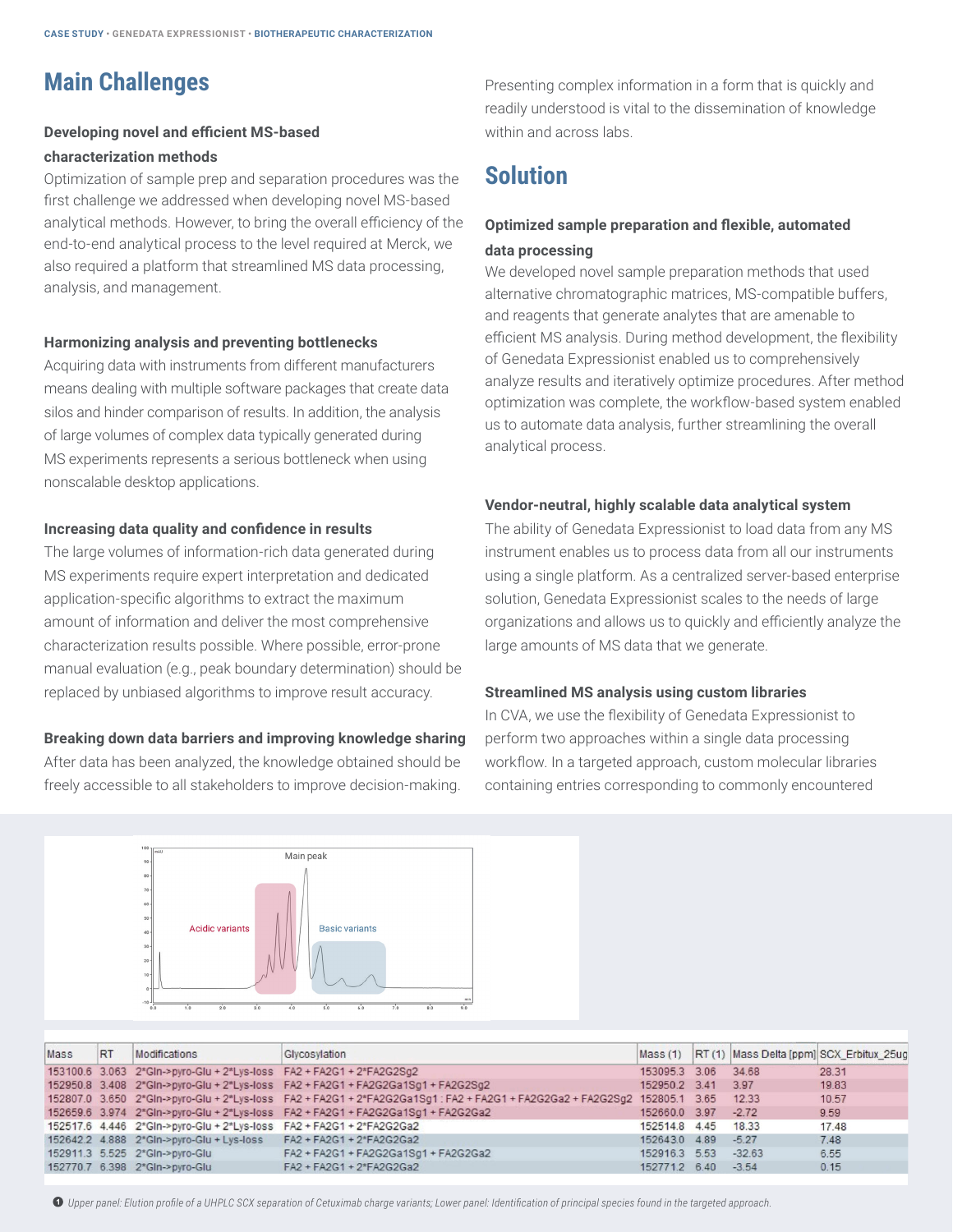species are used to provide an overview of highly abundant, expected variants across the entire elution profile (Figure 1). In an untargeted approach, more extensive libraries are used to fully characterize timeresolved elution ranges. Together with intuitive and insightful visualizations, the ability to search samplespecific custom libraries and perform advanced iterative review streamlines the analysis of released glycan and glycopeptide mapping results.

#### **Enterprise software with advanced reporting**

We can fully integrate Genedata Expressionist into our existing data systems to create a knowledge database that allows existing product knowledge (for example, the nature of variants found in specific clusters) to be leveraged in subsequent analyses. Structured, highly configurable reports and visualizations provide at-a-glance interpretation that speeds up analysis and aids decision-making. For example, an XIC offset view of Fab subunit glycoforms demonstrates that they elute in order of increasing complexity, which aids their identification (Figure 2).

## **Benefits**

#### **Deeper characterization**

Pairing the novel methods with an automated data analysis platform enabled us to maximize our labs' productivity and provided key insights into charge-variant and glycan analysis of biopharmaceuticals. For example, in middle-down glycosylation profiling, the novel sample preparation delivered a significant 46% increase in the number of identified glycoforms.

Using Genedata Expressionist for data analysis further boosted the total number of detected glycoforms with a striking 2.5-fold increase with respect to the conventional sample preparation and data processing methods—and minimized false-positives by using a custom-built glycan library.

#### **Harmonized processes and significant time savings**

As a single-software solution for all MS-based applications, Genedata Expressionist breaks down data barriers and enables us to compare results from all our instruments using harmonized procedures. Because Genedata works closely together with leading instrument manufacturers, we can be sure that we can fully benefit from our investments in the latest MS technologies. Cutting-edge algorithms and the highly configurable workflow nature of Genedata Expressionist—which enables automated data processing and reporting—reduce the time required for data analysis by up to 80% compared to previously used methods (Figure 4). Automatic, unbiased integration and quantification eliminates the need for manual evaluation of signals.

#### **Higher-quality results**

Using Genedata Expressionist not only provided significant time-savings but also increased the quality of results in all our analyses. Targeted MS analysis using custom libraries and consolidated scores provided high-confidence results and significantly reduced the number of false-positive identifications in CVA and glycosylation profiling following HILIC-MS analysis. In released glycan analysis—after their structure was assigned and confirmed by MS/MS analysis—glycans were automatically quantified based on their fluorescence detector signal, increasing the overall specificity of the method.



 *Upper panel: HILIC-MS TIC profile of WS 2014/01 digested with FabALACTICA; Lower panel: Extracted ion chromatogram profiles of Fab subunit glycoforms of increasing complexity* 



 *Annotated FLR trace; Inset: Typical report table listing identified released glycans with consolidated MS/MS score.*